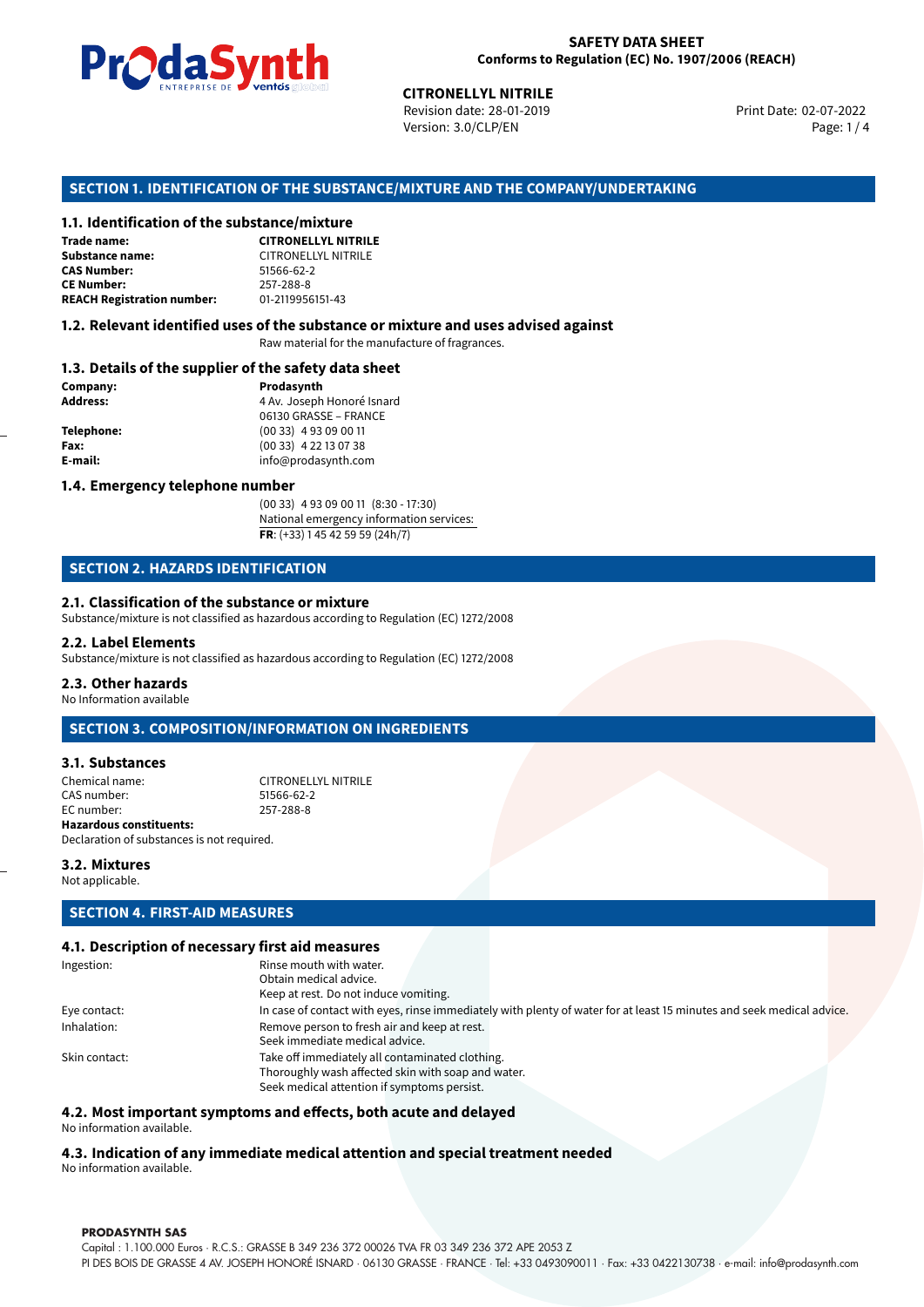

## **CITRONELLYL NITRILE**<br>
Revision date: 28-01-2019<br> **Print Date: 02-07-2022**

Revision date: 28-01-2019 Version: 3.0/CLP/EN Page: 2 / 4

### **SECTION 5. FIRE-FIGHTING MEASURES**

### **5.1. Extinguishing Media**

Water spray, carbon dioxide, dry chemical powder or appropriate foam. For safety reasons do not use full water jet.

### **5.2. Special hazards arising from the substance or mixture**

Known or Anticipated Hazardous Products of Combustion: Emits toxic fumes under fire conditions.

### **5.3. Advice for firefighters**

High temperatures can lead to high pressures inside closed containers. Avoid inhalation of vapors that are created. Use appropriate respiratory protection. Do not allow spillage of fire to be poured into drains or watercourses. Wear self-contained breathing apparatus and protective clothing.

### **SECTION 6. ACCIDENTAL RELEASE MEASURES**

### **6.1. Personal precautions, protective equipment and emergency procedures**

Evacuate surronding areas. Ensure adequate ventilation. Keep unnecessary and unprotected personnel from entering. Do not breathe vapor/spray. Avoid contact with skin and eyes. Information regarding personal protective measures: see section 8.

### **6.2. Environmental precautions**

To avoid possible contamination of the environment, do not discharge into any drains, surface waters or groundwaters.

### **6.3. Methods and materials for containment and cleaning up**

Cover with an inert, inorganic, non-combustible absorbent material (e.g. dry-lime, sand, soda ash). Place in covered containers using non-sparking tools and transport outdoors. Avoid open flames or sources of ignition (e.g. pilot lights on gas hot water heater). Ventilate area and wash spill site after material pickup is complete.

### **6.4. Reference to other sections**

Information regarding exposure controls, personal protection and disposal considerations can be found in sections 8 and 13.

### **SECTION 7. HANDLING AND STORAGE**

### **7.1. Precautions for safe handling**

Do not store or handle this material near food or drinking water. Do not smoke. Avoid contact with the eyes, skin and clothing. Wear protective clothing and use glasses. Observe the rules of safety and hygiene at work. Keep in the original container or an alternative made from a compatible material.

### **7.2. Conditions for safe storage, including any incompatibilities**

Store in tightly closed and preferably full containers in a cool, dry and ventilated area, protected from light. Keep away from sources of ignition (e.g. hot surfaces, sparks, flame and static discharges). Keep away from incompatible materials (see section 10).

### **7.3. Specific end use(s)**

No information available.

### **SECTION 8. EXPOSURE CONTROLS AND PERSONAL PROTECTION**

### **8.1. Control parameters**

Components with occupational exposure limits: None known.

### **8.2. Exposure controls**

| Appropriate engineering controls: | Measures should be taken to prevent materials from being splashed into the body.                                                            |  |  |
|-----------------------------------|---------------------------------------------------------------------------------------------------------------------------------------------|--|--|
|                                   | Provide adequate ventilation, according to the conditions of use. Use a mechanical exhaust if required.                                     |  |  |
| Eye/Face protection:              | Chemical safety goggles are recommended. Wash contaminated goggles before reuse.                                                            |  |  |
| Hand Protection:                  | Chemical-resistant gloves are recommended. Wash contaminated gloves before reuse.                                                           |  |  |
| Body protection:                  | Personal protective equipment for the body should be selected based on the task being performed and the risks                               |  |  |
|                                   | involved.                                                                                                                                   |  |  |
| <b>Respiratory Protection:</b>    | In case of insufficient ventilation, use suitable respiratory equipment.                                                                    |  |  |
| Environmental exposure controls:  | Emissions from ventilation or process equipment should be checked to ensure they comply with environmental<br>protection legislation.       |  |  |
|                                   | In some cases, filters or engineering modifications to the process equipment will be necessary to reduce emissions to<br>acceptable levels. |  |  |

### **PRODASYNTH SAS**

Capital : 1.100.000 Euros · R.C.S.: GRASSE B 349 236 372 00026 TVA FR 03 349 236 372 APE 2053 Z PI DES BOIS DE GRASSE 4 AV. JOSEPH HONORÉ ISNARD · 06130 GRASSE · FRANCE · Tel: +33 0493090011 · Fax: +33 0422130738 · e-mail: info@prodasynth.com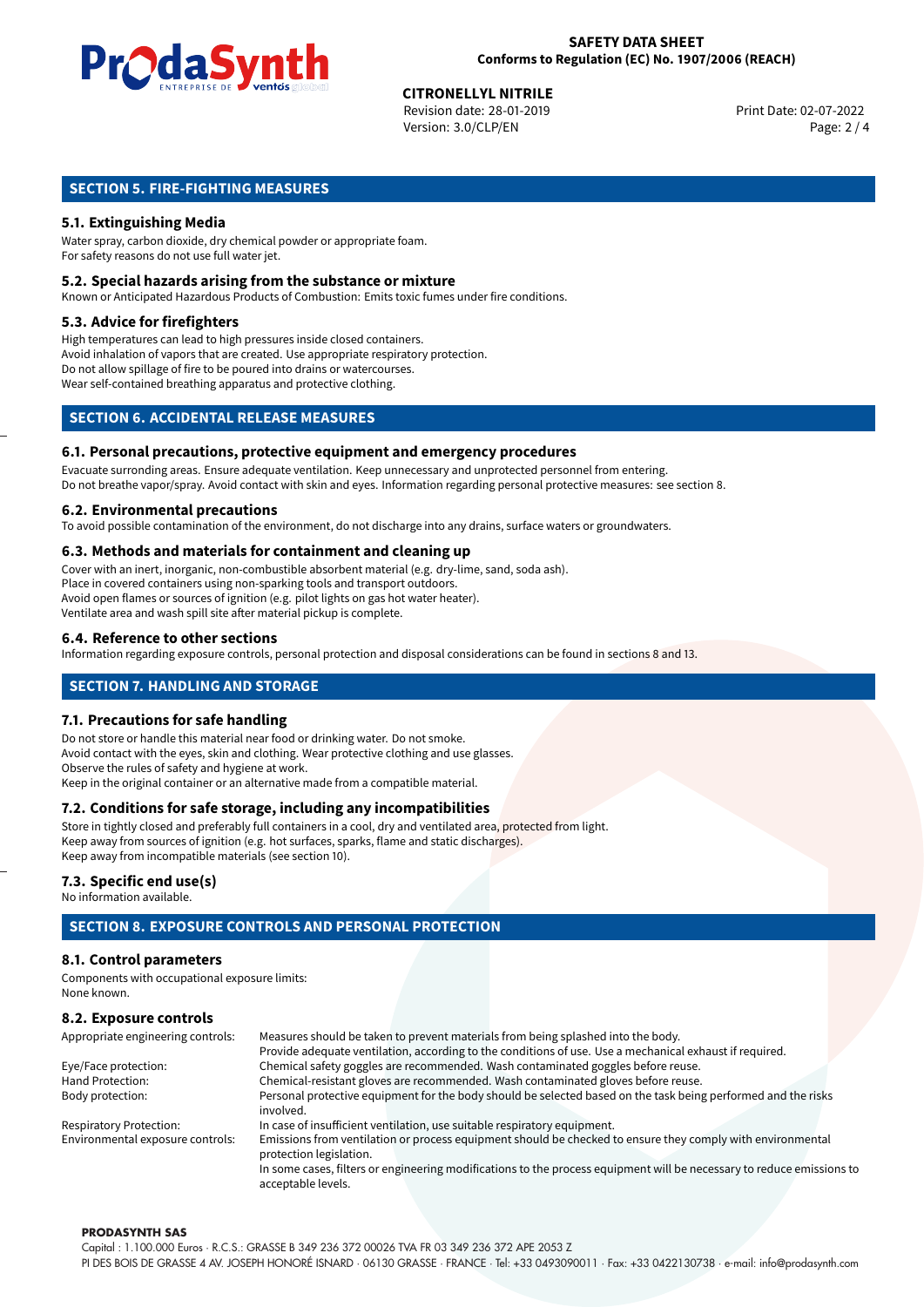

**CITRONELLYL NITRILE**<br>
Revision date: 28-01-2019 **Print Date: 02-07-2022** Version: 3.0/CLP/EN Page: 3 / 4

### **SECTION 9. PHYSICAL AND CHEMICAL PROPERTIES**

### **9.1. Information on basic physical and chemical properties**

| Appearance:                            | Liquid                                      |
|----------------------------------------|---------------------------------------------|
| Colour:                                | Conforms to standard                        |
| Odour:                                 | Conforms to standard                        |
| Odour theshold:                        | Not determined                              |
| pH:                                    | Not determined                              |
| Melting point/freezing point:          | $ca. -20$                                   |
| Boling point/boiling range:            | $233^{\circ}$ C                             |
| Flash point:                           | $122^{\circ}$ C                             |
| Evaporation rate:                      | Not determined                              |
| Flammability:                          | Not determined                              |
| Lower flammability/Explosive limit:    | Not determined                              |
| Upper flammability/Explosive limit:    | Not determined                              |
| Vapour pressure:                       | Not determined                              |
| Vapour Density:                        | Not determined                              |
| Density:                               | $0,84-0,85$ g/mL (20°C)                     |
| Relative density:                      | $0,84 - 0,85(20^{\circ}C)$                  |
| Water solubility:                      | NON MISCIBLE IN WATER - MISCIBLE IN ALCOHOL |
| Solubility in other solvents:          | SOLUBLE IN ETHANOL                          |
| Partition coefficient n-octanol/water: | Not determined                              |
| Auto-ignition temperature:             | Not determined                              |
| Decomposition temperature:             | Not determined                              |
| Viscosity, dynamic:                    | Not determined                              |
| Viscosity, kinematic:                  | Not determined                              |
| Explosive properties:                  | Not determined                              |
| Oxidising properties:                  | Not determined                              |

### **9.2. Additional information**

No information available.

### **SECTION 10. STABILITY AND REACTIVITY**

### **10.1. Reactivity**

No hazardous reactions if stored and handled as prescribed/indicated.

### **10.2. Chemical stability**

The product is stable if stored and handled as prescribed/indicated.

### **10.3. Possibility of hazardous reactions**

No hazardous reactions if stored and handled as prescribed/indicated.

### **10.4. Conditions to Avoid**

Conditions to Avoid: Excessive heat, flame or other ignition sources.

### **10.5. Incompatible materials**

Avoid contact with strong acids and bases and oxidizing agents.

### **10.6. Hazardous decomposition products**

During combustion may form carbon monoxide and unidentified organic compounds.

### **SECTION 11. TOXICOLOGICAL INFORMATION**

### **11.1. Information on toxicological effects**

| <b>Acute toxicity</b>                    | Based on the data available, the criteria for classification are not met. |
|------------------------------------------|---------------------------------------------------------------------------|
| <b>Skin corrosion/irritation</b>         | Based on the data available, the criteria for classification are not met. |
| Serious eye damage/irritation            | Based on the data available, the criteria for classification are not met. |
| <b>Respiratory or skin sensitisation</b> | Based on the data available, the criteria for classification are not met. |
| <b>Germ cell mutagenicity</b>            | Based on the data available, the criteria for classification are not met. |
| Carcinogenicity                          | Based on the data available, the criteria for classification are not met. |
| <b>Reproductive toxicity</b>             | Based on the data available, the criteria for classification are not met. |
| <b>STOT-single exposure</b>              | Based on the data available, the criteria for classification are not met. |
| <b>STOT-repeated exposure</b>            | Based on the data available, the criteria for classification are not met. |

### **PRODASYNTH SAS**

Capital : 1.100.000 Euros · R.C.S.: GRASSE B 349 236 372 00026 TVA FR 03 349 236 372 APE 2053 Z

PI DES BOIS DE GRASSE 4 AV. JOSEPH HONORÉ ISNARD · 06130 GRASSE · FRANCE · Tel: +33 0493090011 · Fax: +33 0422130738 · e-mail: info@prodasynth.com